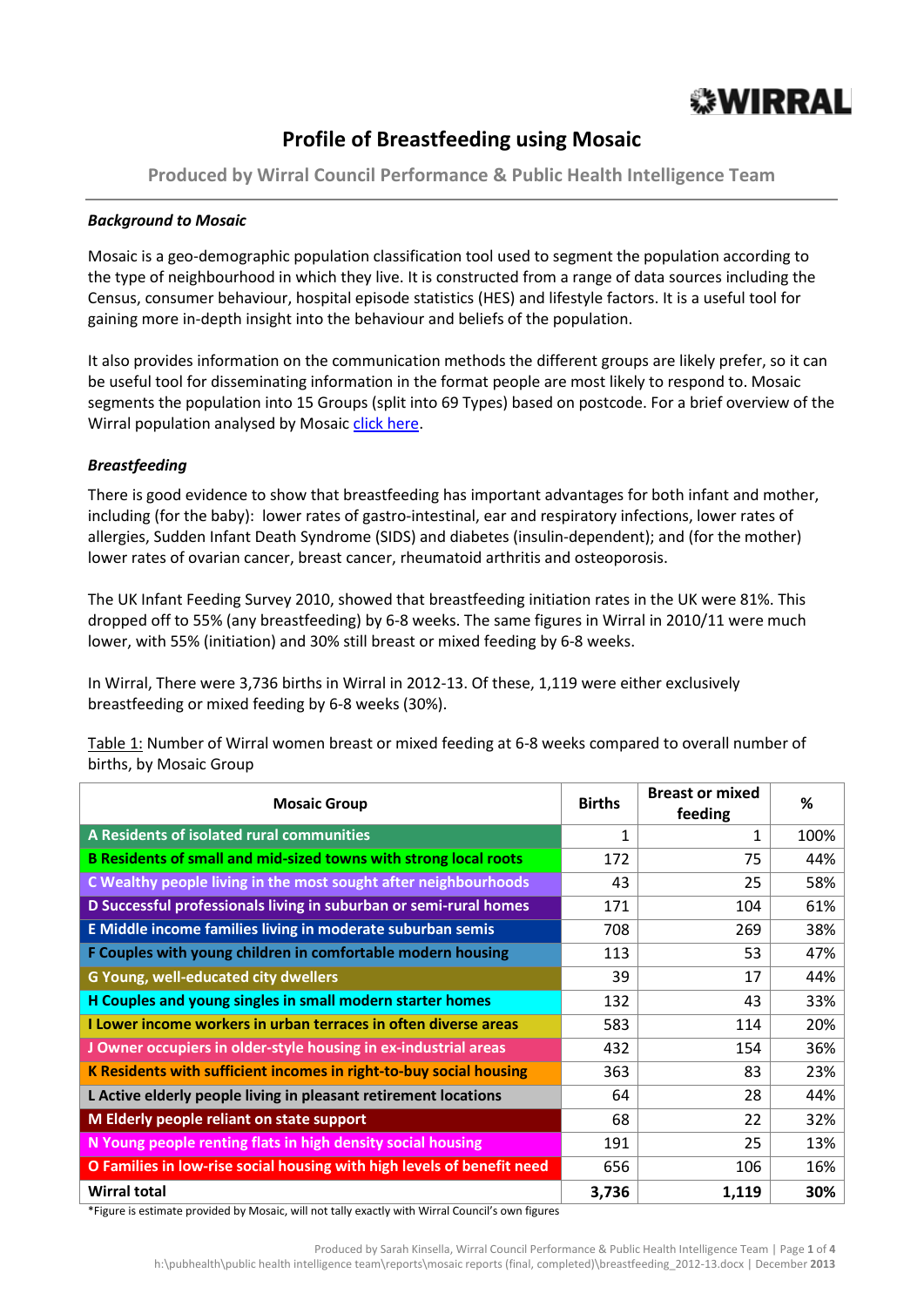Analysis of breastfeeding (exclusive & mixed) at 6-8 weeks in Wirral indicates that there is wide variation in by Mosaic group. Rates range from 13% to 61% (Group A is such a small group in Wirral, it should be disregarded). Figure 1 below shows this information more clearly



Figure 1: Percentage of Wirral women breast or mixed feeding at 6-8 weeks

Figure 1 shows that breastfeeding is strongly associated with affluence. It is the wealthiest Mosaic Groups who are most likely to be still breast/mixed feeding at 6-8 weeks.

The Mosaic Groups with the lowest proportion of women still breastfeeding are the most income deprived groups - N, O and I. There are several options with regard to targeting different Mosaic groups. It may for example, be pragmatic to target a few specific Mosaic Types (within the larger Mosaic Groups) who analysis indicates are not averse to breastfeeding, but could still be encouraged to do so in greater numbers. The downside to this however, is that although it may result in greater numbers of women breastfeeding from more middle/affluent groups, which although may raise overall rates, could potentially widen health inequalities.

## **Analysis indicates these deprived Mosaic Types have the lowest breastfeeding rates in Wirral:**

- **I43:** Older town centres terraces with transient, single populations (18% or 76 out of 248 women were breast/mixed feeding at 6-8 weeks)
- **N61** Childless tenants in social housing flats with modest social needs (11% or 19 out of 167 women were breast/mixed feeding at 6-8 weeks)
- **O67:** Older tenants on low rise social housing estates where jobs are scarce (18% or 55 out of 300 women were breast/mixed feeding at 6-8 weeks)
- **O69:** Vulnerable young parents needing substantial state support (15% or 48 out of 323 women were breast/mixed feeding at 6-8 weeks)

#### **Analysis indicates these less deprived Mosaic Types have low breastfeeding rates in Wirral (but high numbers of births, and possibly not as averse to breastfeeding as other groups where rates are lower):**

- **E21:** Middle aged families living in less fashionable inter war suburban semis (32% or 60 out of 189 women were breast/mixed feeding at 6-8 weeks)
- **J45:** Low income communities reliant on low skill industrial jobs (31% or 60 out of 215 women were breast/mixed feeding at 6-8 weeks).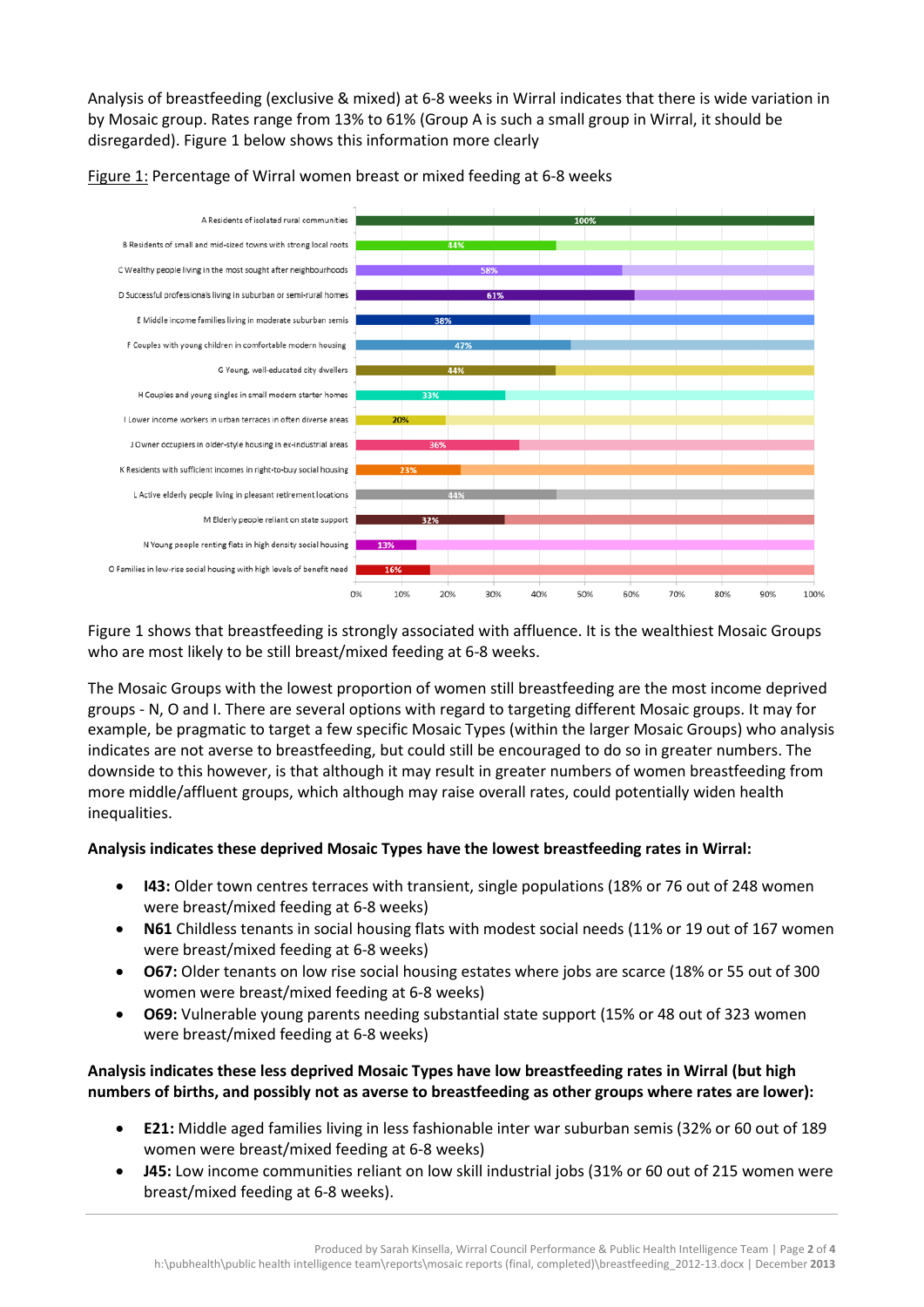**Some information about the deprived Mosaic groups with the lowest rates of breastfeeding is below:**









# **I43: Low income families occupying poor quality older terraces**

- Low incomes and unemployment
- Terraced housing
- Few qualifications, service/manual jobs
- Limited car and access to technology

This is one of the more difficult Mosaic Types to communicate with, as one of the only methods many respond to is TV (beyond scope of local campaigns). Face to face contact is preferred, unsolicited post tends not to be opened.

#### **N61 Childless tenants in social housing flats with modest social needs**

- Young single people, small flats
- Cash transactions, payday loans, live day to day
- Locally orientated, family nearby, car access low
- Low incomes/benefits

• Low skills, manual/transient work, worklessness This group has the lowest rate of breastfeeding in Wirral (1 in 10), likely no role models who have. Long term benefits unlikely to resonate here, more

immediate benefits should be highlighted. Read papers (local and national), respond to mobile comms.

## **O67: Older tenants on low rise social housing estates where jobs are scarce**

- Low rise social housing
- Limited aspirations
- Minimum wage, semi-skilled and routine work
- Lack of community facilities
- Anti-social behaviour problems

Often insular areas, people only know others like themselves, few positive role models. Awareness of wider world lacking, face to face contact works best, some read local papers, emotive messages work best.

# **O69: Vulnerable young parents needing substantial state support**

- Younger, single parents, deprivation
- Welfare benefits, unemployment
- High levels TV viewing
- Alcohol and tobacco use high

• Lack of access to car, public transport reliant Social norms which operate here may be very different to other areas, generational family behaviours, health not a priority, many issues facing families here. Face-to-face contact preferred, papers (national and local), TV and mobile messaging.